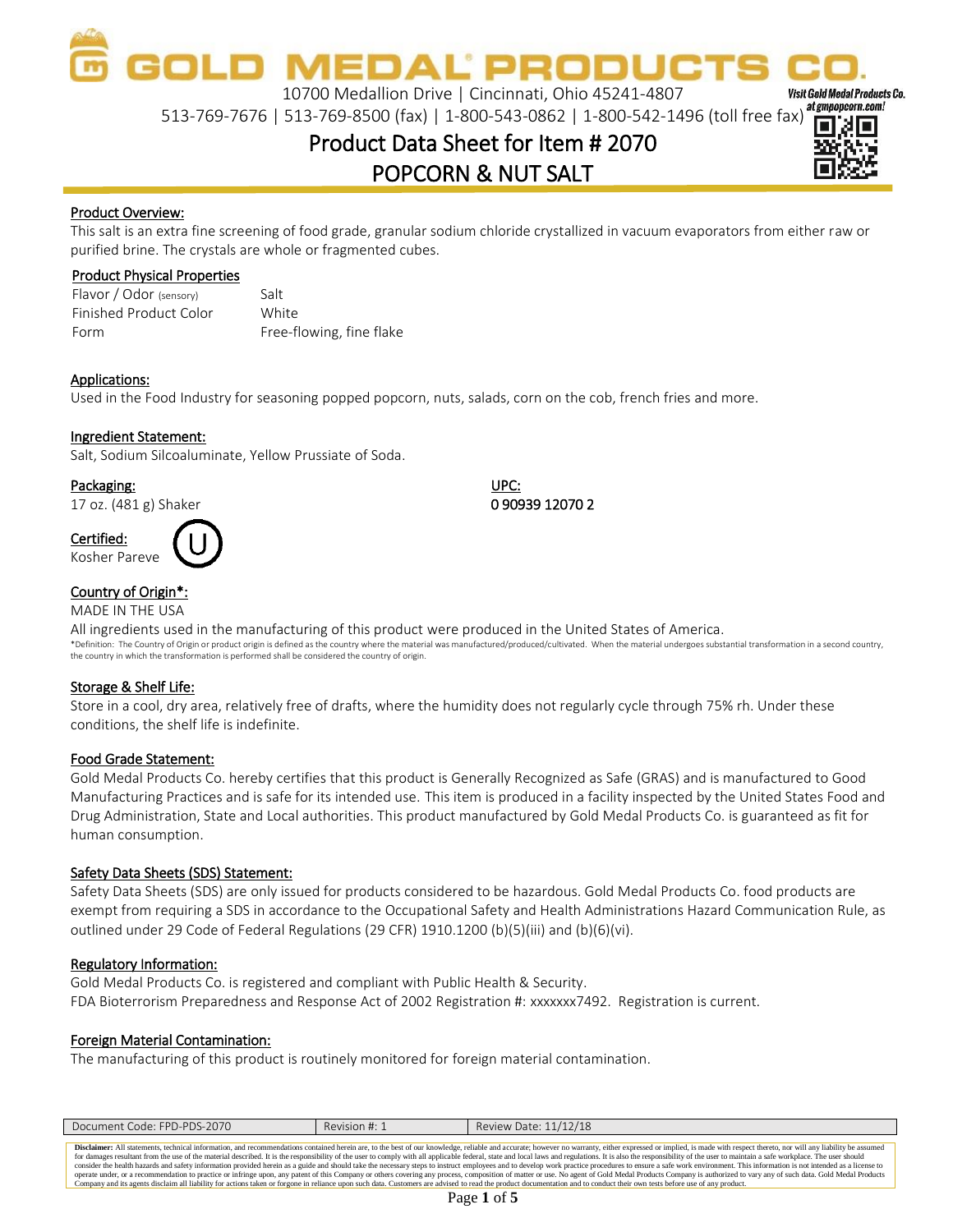**MEDAL PRODL** 10700 Medallion Drive | Cincinnati, Ohio 45241-4807

513-769-7676 | 513-769-8500 (fax) | 1-800-543-0862 | 1-800-542-1496 (toll free fax)

## Product Data Sheet for Item # 2070 POPCORN & NUT SALT



**Visit Gold Medal Products Co.** 

#### Irradiation Statement:

This product, produced for/by Gold Medal Products Co., is not irradiated.

#### Microbiological Statement:

Salt is chemically stable and will not support microbial growth.

#### GMO Statement:

US Food Crops that have been genetically modified: Commercially Grown varieties (canola, corn, cotton, papaya, soybeans, squash), and either off the market or not commercially grown varieties (alfalfa, apple, beet, cantaloupe, eucalyptus, flax, plum, potato, radicchio, rapeseed, rice, rose, sugar beet, tomato, and wheat).

#### $\boxtimes$  GMO-FREE

This term shall be used to describe products for which commercially grown GMO varieties are not in the supply chain.

#### GMO-FREE-Identity Preserved

This term shall be used to describe materials which are Identity Preserved: NOT derived from genetically modified materials and there is a verifiable record of the non-GM origin of the seed and the maintenance of the non-GM integrity.

#### $\Box$  NON-GMO

This term shall be used to describe products that contain ingredients, additives, or processing aides derived from commodities that have commercially grown GMO varieties in the supply chain, **BUT** residual DNA/protein is likely NOT detectable in the final product, either by effectively removing all extraneous material that might harbor genetically modified organisms (GMO's) or substances (protein, DNA) derived thereof or being a naturally non-GMO product.

#### GMO or derived from GMO

This term shall be used to describe products that contain ingredients, additives, or processing aides that contain, or were derived from, commodities that have commercially grown GMO varieties in the supply chain, AND residual DNA/protein is likely detectable in the final product due to the removal process of all extraneous material that might harbor genetically modified organisms (GMO's), or substances (protein, DNA) derived thereof may not be effective or warranted.

#### Lot Number Explanation:

### HU17068007

### Plant ID/Year/Julian Date/Sequential Number

| Document Code: FPD-PDS-2070                                                                                                                                                                                                    | Revision #: 1 | Review Date: 11/12/18                                                                                                                                                                                                          |  |  |
|--------------------------------------------------------------------------------------------------------------------------------------------------------------------------------------------------------------------------------|---------------|--------------------------------------------------------------------------------------------------------------------------------------------------------------------------------------------------------------------------------|--|--|
|                                                                                                                                                                                                                                |               |                                                                                                                                                                                                                                |  |  |
|                                                                                                                                                                                                                                |               | Disclaimer: All statements, technical information, and recommendations contained herein are, to the best of our knowledge, reliable and accurate; however no warranty, either expressed or implied, is made with respect there |  |  |
|                                                                                                                                                                                                                                |               | for damages resultant from the use of the material described. It is the responsibility of the user to comply with all applicable federal, state and local laws and regulations. It is also the responsibility of the user to m |  |  |
| consider the health hazards and safety information provided herein as a guide and should take the necessary steps to instruct employees and to develop work practice procedures to ensure a safe work environment. This inform |               |                                                                                                                                                                                                                                |  |  |
|                                                                                                                                                                                                                                |               | operate under, or a recommendation to practice or infringe upon, any patent of this Company or others covering any process, composition of matter or use. No agent of Gold Medal Products Company is authorized to vary any of |  |  |
|                                                                                                                                                                                                                                |               | Company and its agents disclaim all liability for actions taken or forgone in reliance upon such data. Customers are advised to read the product documentation and to conduct their own tests before use of any product.       |  |  |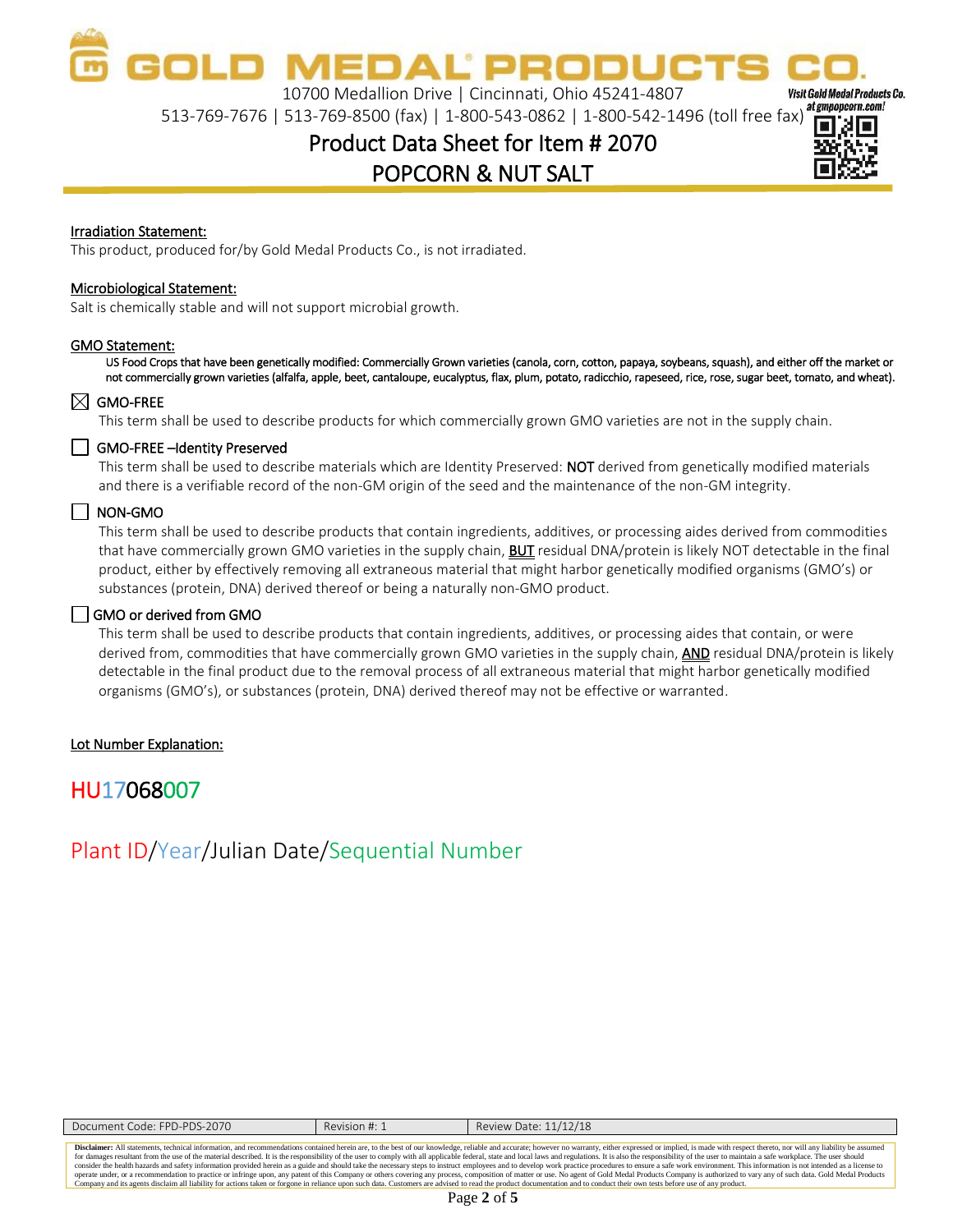10700 Medallion Drive | Cincinnati, Ohio 45241-4807

513-769-7676 | 513-769-8500 (fax) | 1-800-543-0862 | 1-800-542-1496 (toll free fax)

## Product Data Sheet for Item # 2070 POPCORN & NUT SALT



Visit Gold Medal Products Co.

### US Nutritional:

|                                                                                                            | <b>Nutrients</b>                  | Per<br>Serving | Per 100g | <b>Nutrients</b>                  | Per<br>Serving | Per 100g |
|------------------------------------------------------------------------------------------------------------|-----------------------------------|----------------|----------|-----------------------------------|----------------|----------|
| <b>Nutrition Facts</b><br><b>Basic Components</b>                                                          |                                   |                |          | Vitamin B3 - Niacin Equiv<br>(mq) |                |          |
| About 401 servings per container                                                                           | Gram Weight (g)                   |                |          | Vitamin B6 (mg)                   |                |          |
|                                                                                                            | Calories (kcal)                   | $\mathbf{0}$   | 0        | Vitamin B12 (mcg)                 |                |          |
| <b>Serving size</b><br>$1/4$ tsp $(1.2g)$                                                                  | Calories from Fat (kcal)          | $\Omega$       |          | Biotin (mcg)                      |                |          |
|                                                                                                            | Calories from SatFat (kcal)       | $\Omega$       |          | Vitamin C (mg)                    |                |          |
| Amount per serving                                                                                         | Protein (g)                       | 0              |          | Vitamin D - IU (IU)               |                |          |
|                                                                                                            | Carbohydrates (q)                 | $\mathbf{0}$   |          | Vitamin D - mcg (mcg)             | o              |          |
| <b>Calories</b>                                                                                            | Total Dietary Fiber (q)           |                |          | Vitamin E - Alpha-Toco (mq)       |                |          |
| % Daily Value*                                                                                             | Total Soluble Fiber (q)           |                |          | Folate (mcg)                      |                |          |
| Total Fat 0g                                                                                               | Dietary Fiber (2016) (q)<br>$0\%$ | $\mathbf{0}$   |          | Folate, DFE (mcg DFE)             |                |          |
|                                                                                                            | Soluble Fiber (2016) (g)          |                |          | Vitamin K (mcg)                   |                |          |
| Sodium 470mg                                                                                               | Total Sugars (g)<br>20%           | $\mathbf{0}$   |          | Pantothenic Acid (mg)             |                |          |
|                                                                                                            | Added Sugar (g)                   | $\Omega$       | n        | <b>Minerals</b>                   |                |          |
| Total Carbohydrate Og                                                                                      | $0\%$<br>Monosaccharides (g)      |                |          | Calcium (mg)                      | 0.04           | 3.00     |
| <b>Protein Og</b>                                                                                          | Disaccharides (q)                 |                |          | Chromium (mcg)                    |                |          |
|                                                                                                            | Other Carbs (g)                   |                |          | Copper (mg)                       |                |          |
| Not a significant source of saturated fat,                                                                 | Fat(q)                            | 0              |          | Fluoride (mg)                     |                |          |
|                                                                                                            | Saturated Fat (q)                 | $\mathbf{0}$   | 0        | lodine (mcg)                      | Ō              |          |
| trans fat, cholesterol, dietary fiber, total                                                               | Mono Fat (q)                      |                |          | Iron (mg)                         | 0.00           | 0.01     |
| sugars, added sugars, vitamin D, calcium,                                                                  | Poly Fat (q)                      |                |          | Magnesium (mg)                    |                |          |
| iron and potassium.                                                                                        | Trans Fatty Acid (g)              | $\mathbf{0}$   |          | Manganese (mg)                    |                |          |
|                                                                                                            | Cholesterol (mg)                  | O              |          | Molybdenum (mcg)                  |                |          |
| *The % Daily Value tells you how much a nutrient in a                                                      | Water (g)                         | 0.00           | 0.10     | Phosphorus (mg)                   |                |          |
| serving of food contributes to a daily diet. 2,000 calories a<br>day is used for general nutrition advice. | Carbohydrate (Available)<br>(q)   | 0              |          | Potassium (mg)                    | 0.11           | 9.00     |

| Document Code: FPD-PDS-2070 | Revision #: 1 | Review Date: 11/12/18                                                                                                                                                                                                          |
|-----------------------------|---------------|--------------------------------------------------------------------------------------------------------------------------------------------------------------------------------------------------------------------------------|
|                             |               |                                                                                                                                                                                                                                |
|                             |               | Disclaimer: All statements, technical information, and recommendations contained herein are, to the best of our knowledge, reliable and accurate; however no warranty, either expressed or implied, is made with respect there |
|                             |               | for damages resultant from the use of the material described. It is the responsibility of the user to comply with all applicable federal, state and local laws and regulations. It is also the responsibility of the user to m |
|                             |               | consider the health hazards and safety information provided herein as a guide and should take the necessary steps to instruct employees and to develop work practice procedures to ensure a safe work environment. This inform |
|                             |               | operate under, or a recommendation to practice or infringe upon, any patent of this Company or others covering any process, composition of matter or use. No agent of Gold Medal Products Company is authorized to vary any of |
|                             |               | Company and its agents disclaim all liability for actions taken or forgone in reliance upon such data. Customers are advised to read the product documentation and to conduct their own tests before use of any product.       |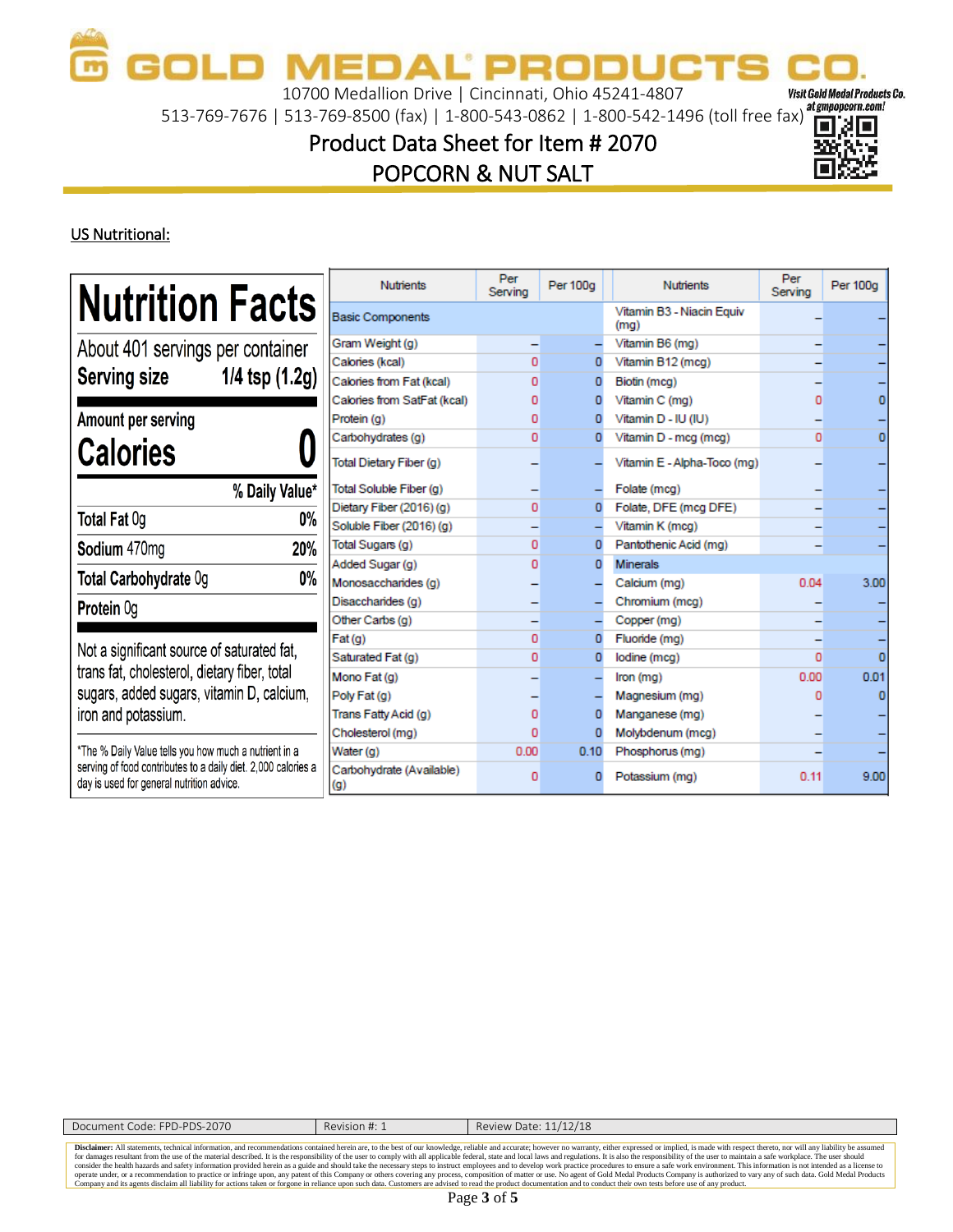**OLD MEDAL PRODUC** 

10700 Medallion Drive | Cincinnati, Ohio 45241-4807

13-769-7676 | 513-769-8500 (fax) | 1-800-543-0862 | 1-800-542-1496 (toll free fax)

Product Data Sheet for Item # 2070 POPCORN & NUT SALT



Visit Gold Medal Products Co.

#### Allergens

U.S. Allergen Statement: This product does not contain any allergens. EU Allergen Statement: This product does not contain any allergens. Canada Allergen Statement: This product does not contain any allergens.

| Country***   | <b>Allergens</b>                                                         | In the Product | Gold Medal's<br><b>Facility</b> |
|--------------|--------------------------------------------------------------------------|----------------|---------------------------------|
| US, EU, C    | Soy and products thereof                                                 | <b>No</b>      | Yes                             |
| US, EU, C    | Milk and products thereof                                                | N <sub>o</sub> | Yes                             |
| US, C        | Wheat (Canada - Wheat & Triticale) and products thereof                  | <b>No</b>      | Yes                             |
| EU           | Cereals containing Gluten (wheat, rye, barley, oats, and their strains). | <b>No</b>      | Yes                             |
| US, EU, C    | Egg and products thereof                                                 | N <sub>o</sub> | Yes                             |
| US, EU, C    | Peanuts and products thereof                                             | <b>No</b>      | Yes                             |
| US, EU, C    | Tree Nuts and products thereof                                           | <b>No</b>      | Yes                             |
| US, EU       | Fin Fish and products thereof                                            | <b>No</b>      | <b>No</b>                       |
| US, EU       | Crustaceans (prawns, crabs, lobster, etc.) and products thereof          | <b>No</b>      | <b>No</b>                       |
| EU           | Molluscs (clams, mussels, whelks, oysters, etc.) and products thereof    | <b>No</b>      | <b>No</b>                       |
| $\mathsf{C}$ | Seafood (fish, crustaceans, & shellfish)                                 | No.            | N <sub>o</sub>                  |
| EU, C        | Mustard and products thereof                                             | <b>No</b>      | Yes                             |
| EU, C        | Sesame and products thereof                                              | <b>No</b>      | Yes                             |
| US, EU, C    | Sulfur Dioxide (SO <sub>2</sub> ) and Sulfites (>10ppm)                  | N <sub>o</sub> | Yes                             |
| EU           | Celery, Celeriac, and products thereof                                   | No             | Yes                             |
| EU           | Lupines (aka Lupin) and products thereof                                 | <b>No</b>      | <b>No</b>                       |
|              | <b>Sensitizing Agents</b>                                                |                |                                 |
|              | (NOT RECOGNIZED ALLERGENS)                                               |                |                                 |
|              | Yellow #5 (E102) (Tartrazine)                                            | <b>No</b>      | Yes                             |
|              | Yellow #6 (E110) (Sunset Yellow)                                         | <b>No</b>      | Yes                             |
|              | Other FD&C Colors                                                        | <b>No</b>      | Yes                             |
|              | Added Caffeine or Guarana Extracts                                       | <b>No</b>      | <b>No</b>                       |
|              | Alcohol                                                                  | N <sub>o</sub> | Yes                             |
|              | Animal or Animal Derivatives                                             | No             | Yes                             |
|              | Artificial Sweetener (i.e. Aspartame, Sucralose)                         | <b>No</b>      | Yes                             |
|              | Bee Pollen or Honey and products thereof                                 | <b>No</b>      | <b>No</b>                       |
|              | BHA, BHTC, TBHQ                                                          | <b>No</b>      | Yes                             |
|              | Carmine/Cochineal                                                        | <b>No</b>      | <b>No</b>                       |
|              | Chocolate Derivatives (i.e. cocoa)                                       | <b>No</b>      | Yes                             |
|              | Corn/ Maize and products thereof                                         | <b>No</b>      | Yes                             |
|              | Fruit or Fruit Derivatives                                               | <b>No</b>      | Yes                             |
|              | Gelatin                                                                  | <b>No</b>      | <b>No</b>                       |
|              | Gluten >20 mg/kg (wheat, rye, barley, and their hybridized strains).     | No             | Yes                             |
|              | Glutamate/Glutamic Acid                                                  | <b>No</b>      | Yes                             |
|              | Hydrogenated Vegetable Fat                                               | <b>No</b>      | Yes                             |
|              | Hydrolyzed Vegetable Proteins                                            | <b>No</b>      | Yes                             |
|              | Possible Latex Contamination                                             | <b>No</b>      | <b>No</b>                       |
|              | <b>Rubber Plants Derivatives</b>                                         | <b>No</b>      | <b>No</b>                       |
|              | Seeds (Cotton, Poppy, or Sunflower) or products thereof                  | <b>No</b>      | Yes                             |
|              | Sugar Alcohols (i.e. Sorbitol, Mannitol, etc.)                           | <b>No</b>      | <b>No</b>                       |
|              | Tocopherols                                                              | <b>No</b>      | Yes                             |
|              | Vegetable or Vegetable Derivatives                                       | No             | Yes                             |
|              | Yeast                                                                    | <b>No</b>      | Yes                             |

| Document Code: FPD-PDS-2070 | Revision #: 1 | Review Date: 11/12/18                                                                                                                                                                                                          |
|-----------------------------|---------------|--------------------------------------------------------------------------------------------------------------------------------------------------------------------------------------------------------------------------------|
|                             |               |                                                                                                                                                                                                                                |
|                             |               | Disclaimer: All statements, technical information, and recommendations contained herein are, to the best of our knowledge, reliable and accurate; however no warranty, either expressed or implied, is made with respect there |
|                             |               | for damages resultant from the use of the material described. It is the responsibility of the user to comply with all applicable federal, state and local laws and regulations. It is also the responsibility of the user to m |
|                             |               | consider the health hazards and safety information provided herein as a guide and should take the necessary steps to instruct employees and to develop work practice procedures to ensure a safe work environment. This inform |
|                             |               | operate under, or a recommendation to practice or infringe upon, any patent of this Company or others covering any process, composition of matter or use. No agent of Gold Medal Products Company is authorized to vary any of |
|                             |               | Company and its agents disclaim all liability for actions taken or forgone in reliance upon such data. Customers are advised to read the product documentation and to conduct their own tests before use of any product.       |